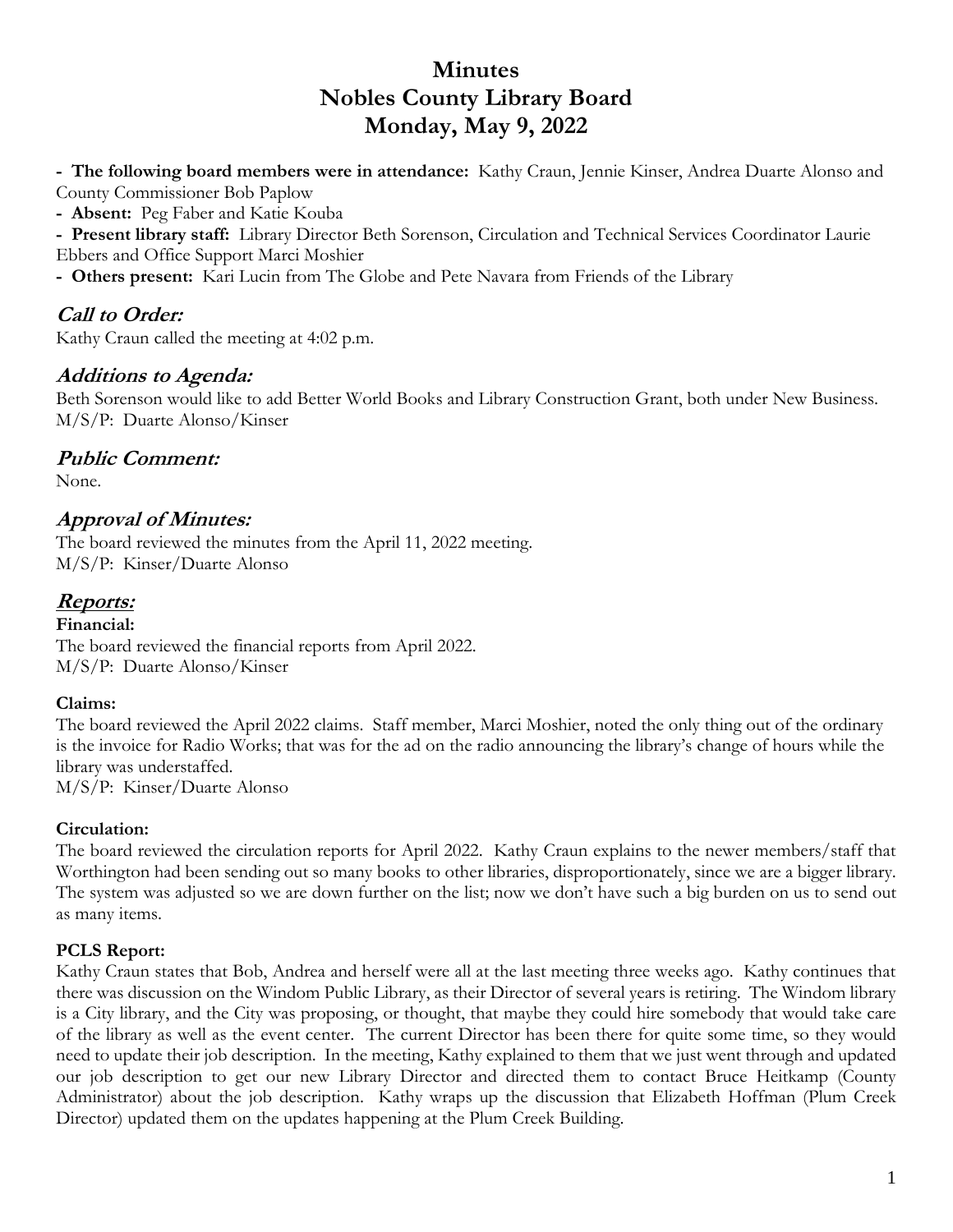### **Old Business:**

#### **Library Strategies – Update**

Beth Sorenson updates the Board that Bruce Heitkamp went through more of the plan with the staff at the staff meeting last week. It was mostly a meeting to review things and to catch Beth up on where things are.

#### **Library Employee Update (Circulation Assistant – Youth Services)**

o Beth Sorenson updates the Library Board that Chelesia Armendariz started today and will continue training this week. She will work 24 hours a week.

#### o **Ancestry**

o Beth Sorenson states that Daniel Mick checked with Ancestry if the library could get a single subscription just for us, but Ancestry told him that's not how it works. Beth reminds the Board that there were other possibilities discussed, some subscriptions were around \$400.00 or so a year but that hasn't been looked at more yet. That subscription would be more newspaper indexes and obituaries, not the full package. Bob Paplow questions if this is for ads and Beth explains this is a database to look up genealogy records or census information type things. Kathy Craun states she has a personal subscription to Ancestry at this time, which is more dependent on other people entering in information. Bob asks if it can just be Googled, but Kathy explains that this is a subscription database. She'll put in her name and it will go back generations; if her relatives are in public records, courts, marriages, where they live, etc. and keeps going back. Kathy states that her information goes back to the 1700s, so it's a more personalized directory for her. Bob questions why we supply that for people or why we do that? Kathy replies that when the Historical Society was here, they were the main users and it was a service that they provided. The library is involved in that because it was a demand by the public that they wanted it; it's a public service we provided like magazines. Beth Sorenson adds that 10-12 years ago there was a big push of people wanting to trace their roots; where people want information, we help. Andrea Duarte Alonso adds that from her perspective it's a neat thing, it goes beyond just relatives but also land and location that your family was probably once in. Beth explains that the statistics don't track individual users, only the number of articles and images that are accessed. It is discussed by the Board that it should be found out if the Historical Society still has Ancestry.

### **New Business:**

#### **Introduction of New Library Director – Beth Sorenson**

o Beth Sorenson was introduced to Board Members as they came in for the meeting. Beth voices that she has worked in libraries since she was in college in the 80's. She has worked in academic libraries and this is her fourth public library position. She is looking forward to digging in to see what the staff needs and what they're excited about so that we can start moving forward. She is happy to be here!

#### **Better World Books**

Beth Sorenson explains that Better World Books is kind of an online used book store. They take donations but also will take a batch of books from libraries and put them for sale (such as on Amazon, in used books) or they will send books to other countries that don't have as much access to materials. If the books aren't used in other libraries they do responsibly recycle them as well. Beth continues that if we're doing a big weed on our collection that it's a pretty simple process but it just takes a little bit of staff time. The book gets scanned, see if they say yes or no, they send boxes, they get packed up and picked up by UPS. The library will get a percentage of it and checks are sent quarterly. She adds that this might be a good way to get rid of book sale books that can't sell and still get a little money for them.

#### **Library Construction Grant**

Beth Sorenson updates the Board that she received an e-mail from Elizabeth Hoffman (Plum Creek Director) that the MLA Legislative Committee is advising librarians to push for Library Construction Grants/Bonding by contacting representatives and senators, encouraging them to support this measure. Beth continues that at the last library she worked at they received \$784,000.00 in a Library Construction Grant and it's matching funds. She adds that we have to make sure whatever we may ask for that the County, or other funding agencies, could match the grant.